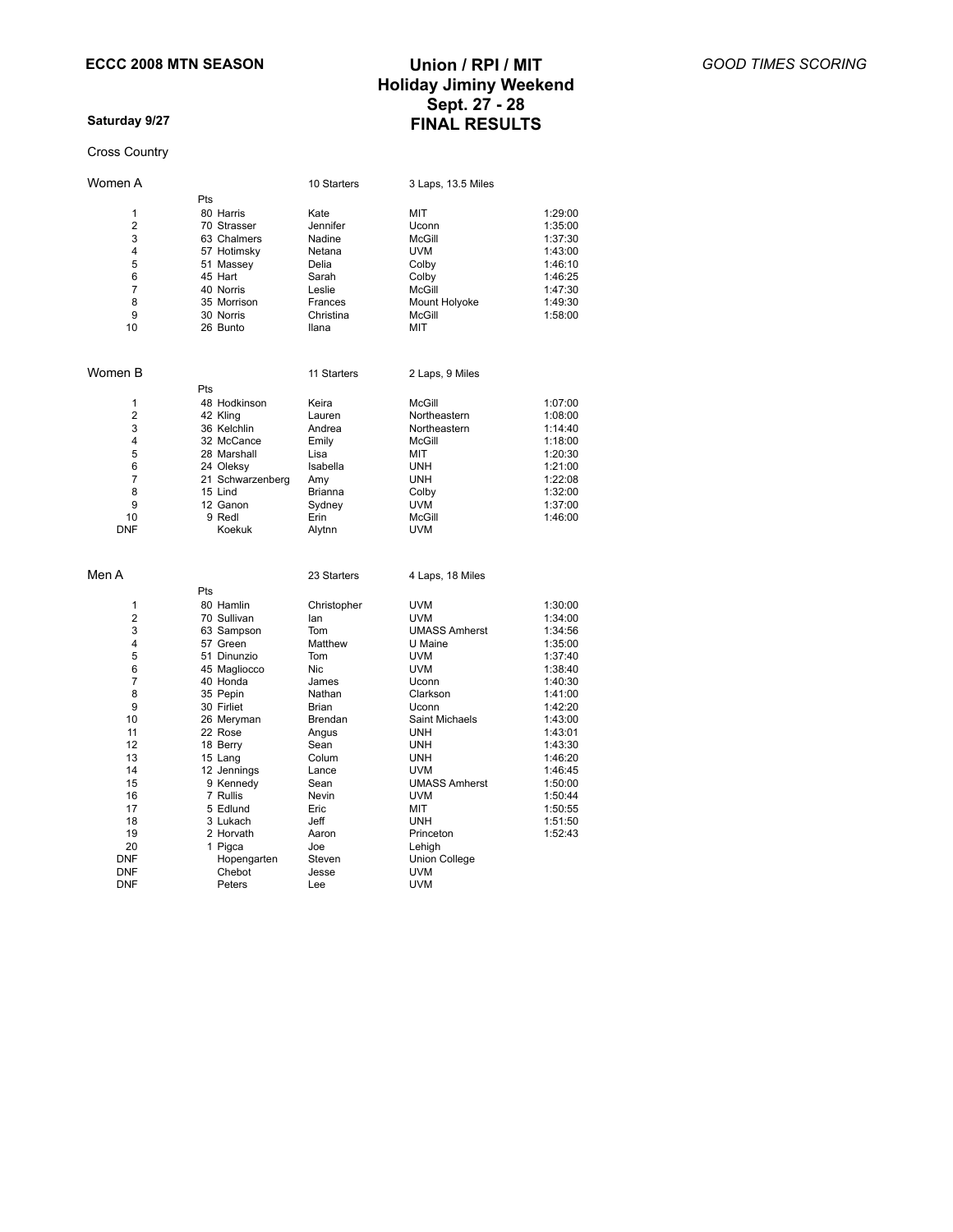| Men B          |                     | 24 Starters        | 3 Laps, 13.5 Miles            |         |
|----------------|---------------------|--------------------|-------------------------------|---------|
|                | Pts                 |                    |                               |         |
| 1              | 48 Blake            | Ben                | McGill                        | 1:17:20 |
| 2              | 42 Rand             | Cornelius W.       | Wentworth                     | 1:20:50 |
| 3              | 36 Hale             | Daniel             | <b>UVM</b>                    | 1:21:10 |
| 4              | 32 Caffelky         | Patrick            | <b>UVM</b>                    | 1:22:30 |
| 5              | 28 Martorelli       | Neal               | <b>UVM</b>                    | 1:23:12 |
| 6              | 24 Wortham          | Cimarron           | MIT                           | 1:24:00 |
| $\overline{7}$ | 21 Frothingham      | Michael            | <b>UNH</b>                    | 1:24:15 |
| 8              | 15 Carny            | Ryan               | <b>UNH</b>                    | 1:24:20 |
| 9              | 12 Everitt          | Jonathan           | <b>MIT</b>                    | 1:24:43 |
| 10             | 9 Browning          | Zachary            | RIT                           | 1:26:30 |
| 11             | 7 Tyman             | Devin              | Lehigh                        | 1:27:30 |
| 12             | 5 Schwarzenberg     | David              | <b>UNH</b>                    | 1:28:01 |
| 13             | 3 Behrends          | Seth               | MIT                           | 1:28:30 |
| 14             | 2 Gilbertson        | Eric               | МIТ                           | 1:30:30 |
| 15             | 1 Igo               | Scott              | <b>UVM</b>                    | 1:30:35 |
| 16             | Ebeling             | Kyle               | Kutztown                      | 1:31:30 |
| 17             |                     | Peter              |                               | 1:32:30 |
| 18             | Bridi<br>Gruber     | David              | Lehigh<br><b>McGill</b>       | 1:33:30 |
| 19             | Mondiek             | Chris              | <b>RIT</b>                    | 1:37:30 |
| 20             | Sbordone            | Brandon            | RIT                           | 1:37:35 |
| 21             |                     |                    |                               | 1:42:15 |
| 22             | Colangelo<br>Halevi | Christopher<br>Uri | Uconn<br><b>UMASS Amherst</b> | 1:42:30 |
| 23             | Chen                | Guo-Liang          | MIT                           | 1:49:30 |
| 24             | Cheng               | Kenny              | MIT                           | 2:00:30 |
|                |                     |                    |                               |         |
| Men C          |                     | 20 Starters        | 2 Laps, 9 Miles               |         |
|                | Pts                 |                    |                               |         |
| 1              | 32 Rago             | Chris              | Uconn                         | 0:57:26 |
| $\overline{2}$ | 24 Cavness          | Cully              | Middlebury College            | 0:58:30 |
| 3              | 18 Pisaselb         | Will               | RIT                           | 0:59:30 |
| 4              | 15 Garrett          | John               | Middlebury College            | 1:01:00 |
| 5              | 12 Longeri          | Mike               | <b>UNH</b>                    | 1:01:01 |
| 6              | 9 Shankar           | Dehan              | <b>RPI</b>                    | 1:06:33 |
| $\overline{7}$ | 7 Gordon            | Geoff              | <b>UVM</b>                    | 1:06:34 |
| 8              | 5 Dunn              | Patrick            | <b>RPI</b>                    | 1:09:00 |
| 9              | 4 Alver             | Burak              | MIT                           | 1:09:40 |
| 10             | 3 Arroyo            | Charles            | BC                            | 1:10:00 |
| 11             | 2 Patalano          | Nik                | Northeastern                  | 1:10:01 |
| 12             | 1 Czerniecki        | Stefan             | <b>McGill</b>                 | 1:10:02 |
| 13             | Norton              | Joel               | Northeastern                  | 1:12:20 |
| 14             | Fuertes             | Herjo              | <b>McGill</b>                 | 1:12:50 |
| 15             | Hagerty             | Peter              | RIT                           | 1:14:30 |
| 16             | Toben               | Daniel             | <b>UVM</b>                    | 1:15:35 |
| 17             | Oliver              | Mark               | <b>UVM</b>                    | 1:47:00 |
| <b>DNF</b>     | Conroy              | Ryan               | Northeastern                  |         |
| <b>DNF</b>     | LaBry               | Zach               | MIT                           |         |
| DNF            | Fatrow              | Spencer            | <b>UMASS Amherst</b>          |         |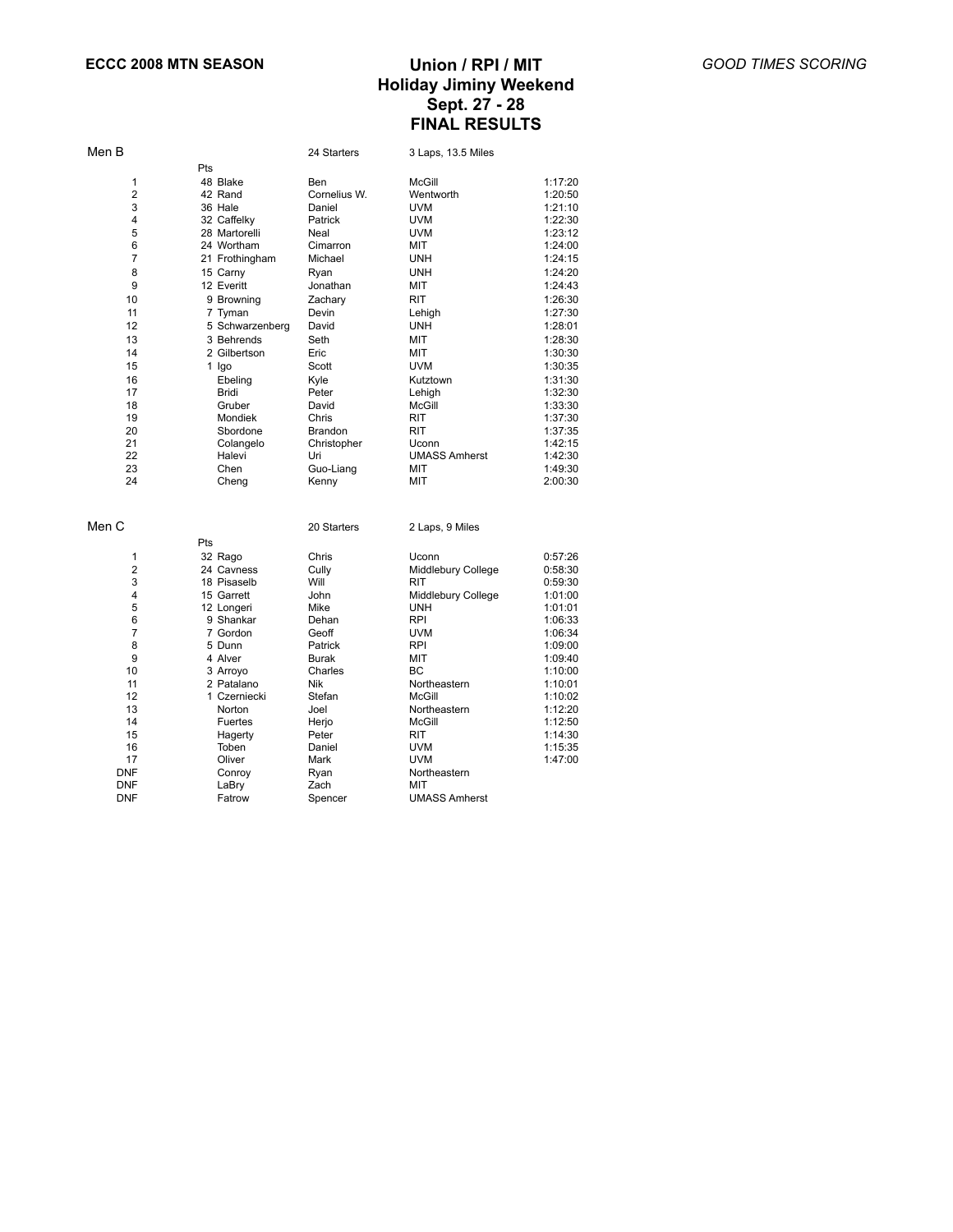Dual Slalom

| Women A  |                         | 5 Starters          |                            |
|----------|-------------------------|---------------------|----------------------------|
|          | Pts                     |                     |                            |
| 1        | 80 Hotimsky             | Netana              | <b>UVM</b>                 |
| 2        | 70 Kling                | Lauren              | Northeastern               |
| 3        | 63 Kelchlin             | Andrea              | Northeastern               |
| 4        | 57 Massey               | Delia               | Colby                      |
| 5        | 51 Hart                 | Sarah               | Colby                      |
| Women B  |                         | 2 Starters          |                            |
|          | Pts                     |                     |                            |
| 1        | 48 Schwarzenberg        | Amy                 | UNH                        |
| 2        | 42 Oleksy               | Isabella            | UNH                        |
| Men A    |                         | 22 Starters         |                            |
|          | Pts                     |                     |                            |
| 1        | 80 Scannell             | Chris               | <b>UVM</b>                 |
| 2        | 70 Morse                | Adam                | <b>UVM</b>                 |
| 3        | 63 Mellen               | Sam                 | Northeastern               |
| 4        | 57 Sampson              | Tom                 | <b>UMASS Amherst</b>       |
| 5        | 51 Piper                | Brian 'Lewis'       | Wentworth                  |
| 6        | 45 Lintilhac            | William             | <b>UVM</b>                 |
| 7<br>8   | 40 Clark<br>35 Saunders | Caldwell<br>Patrick | <b>UVM</b><br>Northeastern |
| 9        | 30 Ford                 | James               | <b>UMASS Amherst</b>       |
| 10       | 26 Brown                | Michael             | <b>UVM</b>                 |
| 11       | 22 Estrich              | Ben                 | Northeastern               |
| 12       | 18 Plumley              | Adam                | <b>UVM</b>                 |
| 13       | 15 Clemenzi             | Joseph              | <b>UMASS Amherst</b>       |
| 14       | 12 Meissner             | Rob                 | Northeastern               |
| 15       | 9 Hounsell              | Chris               | <b>UVM</b>                 |
| 16       | 7 Magliocco             | Nic                 | <b>UVM</b>                 |
| 17       | 5 Marks                 | Will                | <b>UVM</b>                 |
| 18       | 3 Adler                 | Ben                 | McGill                     |
| 19<br>20 | 2 Fields<br>1 Dick      | Garson<br>Alexander | <b>UVM</b><br>Northeastern |
| 21       | Pappalardo              | Stefan              | <b>UVM</b>                 |
| 22       | Santes                  | Anthony             | <b>UVM</b>                 |
| Men B    |                         |                     |                            |
|          | Pts                     | 22 Starters         |                            |
| 1        | 48 Wells                | Justin              | Wentworth                  |
| 2        | 42 Oliver               | John                | <b>UVM</b>                 |
| 3        | 36 Curran               | Sean                | Wentworth                  |
| 4        | 32 Gilman               | Tyler               | <b>UVM</b>                 |
| 5        | 28 Chin                 | Michael             | <b>UVM</b>                 |
| 6        | 24 Honda                | James               | Uconn                      |
| 7        | 21 Berman               | David               | <b>UVM</b>                 |
| 8        | 15 Soloway              | Benjamin            | Uconn                      |
| 9        | 12 Hills                | Ben                 | Northeastern               |
| 10       | 9 Conroy                | Ryan                | Northeastern               |
| 11<br>12 | 7 Rose<br>5 Hale        | Angus<br>Tom        | <b>UNH</b><br>Wentworth    |
| 13       | 3 Kenyon                | Peter               | URI                        |
| 14       | 2 Durrin                | Jeremy              | <b>UMASS Amherst</b>       |
| 15       | 1 Gordon                | Geoff               | UVM                        |
| 16       | Hall                    | Perry               | UVM                        |
| 17       | Duffy                   | Pat                 | Wentworth                  |
| 18       | Martorelli              | Neal                | <b>UVM</b>                 |
| 19       | Hopengarten             | Steven              | Union College              |
| 20       | McKeon                  | Tom                 | <b>UVM</b>                 |
| 21       | Grobieki                | Michael             | <b>UVM</b>                 |
| 22       | Schwarzenberg           | David               | <b>UNH</b>                 |
|          |                         |                     |                            |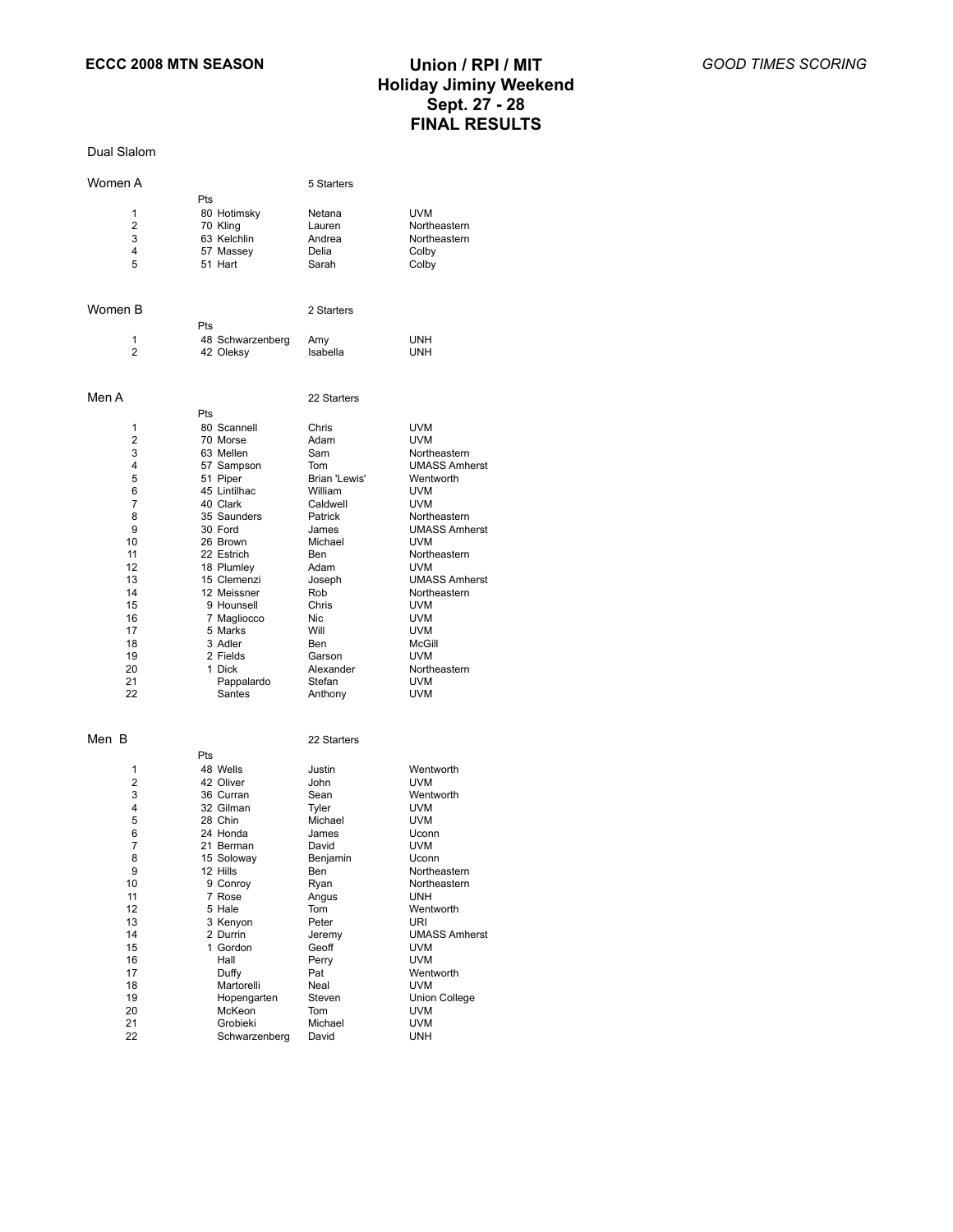| Men C          |              | 22 Starters |               |
|----------------|--------------|-------------|---------------|
|                | Pts          |             |               |
| 1              | 32 Jones     | Jacob       | <b>RIT</b>    |
| $\overline{2}$ | 24 Foster    | Joseph      | Uconn         |
| 3              | 18 Scott     | Alexander   | Northeastern  |
| 4              | 15 Petterson | Sean        | <b>RIT</b>    |
| 5              | 12 Green     | Matthew     | U Maine       |
| 6              | 9 Pisaselb   | Will        | <b>RIT</b>    |
| $\overline{7}$ | 7 Dunn       | Patrick     | <b>RPI</b>    |
| 8              | 5 Hamlin     | Christopher | <b>UVM</b>    |
| 9              | 4 Arroyo     | Charles     | BC            |
| 10             | 3 Rullis     | Nevin       | <b>UVM</b>    |
| 11             | 2 Shankar    | Dehan       | <b>RPI</b>    |
| 12             | 1 Boyd       | Clayton     | <b>UVM</b>    |
| 13             | Longeri      | Mike        | <b>UNH</b>    |
| 14             | Berry        | Sean        | <b>UNH</b>    |
| 15             | Sbordone     | Brandon     | <b>RIT</b>    |
| 16             | Seils        | Drew        | Uconn         |
| 17             | Peters       | Lee         | <b>UVM</b>    |
| 18             | Jennings     | Lance       | <b>UVM</b>    |
| 19             | Fitzgerald   | Alexander   | McGill        |
| 20             | Lukach       | Jeff        | <b>UNH</b>    |
| 21             | Gravel       | Marc        | Wentworth     |
| 22             | Fuertes      | Herjo       | <b>McGill</b> |

#### **Sunday 9/28**

### Short Track Cross Country

| Women A    |             | 6 Starters | 7 Laps, xx:xx |
|------------|-------------|------------|---------------|
|            | Pts         |            |               |
|            | 80 Norris   | Christina  | McGill        |
| 2          | 70 Chalmers | Nadine     | McGill        |
| 3          | 63 Norris   | Leslie     | McGill        |
| 4          | 57 Massey   | Delia      | Colby         |
| 5          | 51 Hart     | Sarah      | Colby         |
| <b>DNF</b> | Koekuk      | Alytnn     | <b>UVM</b>    |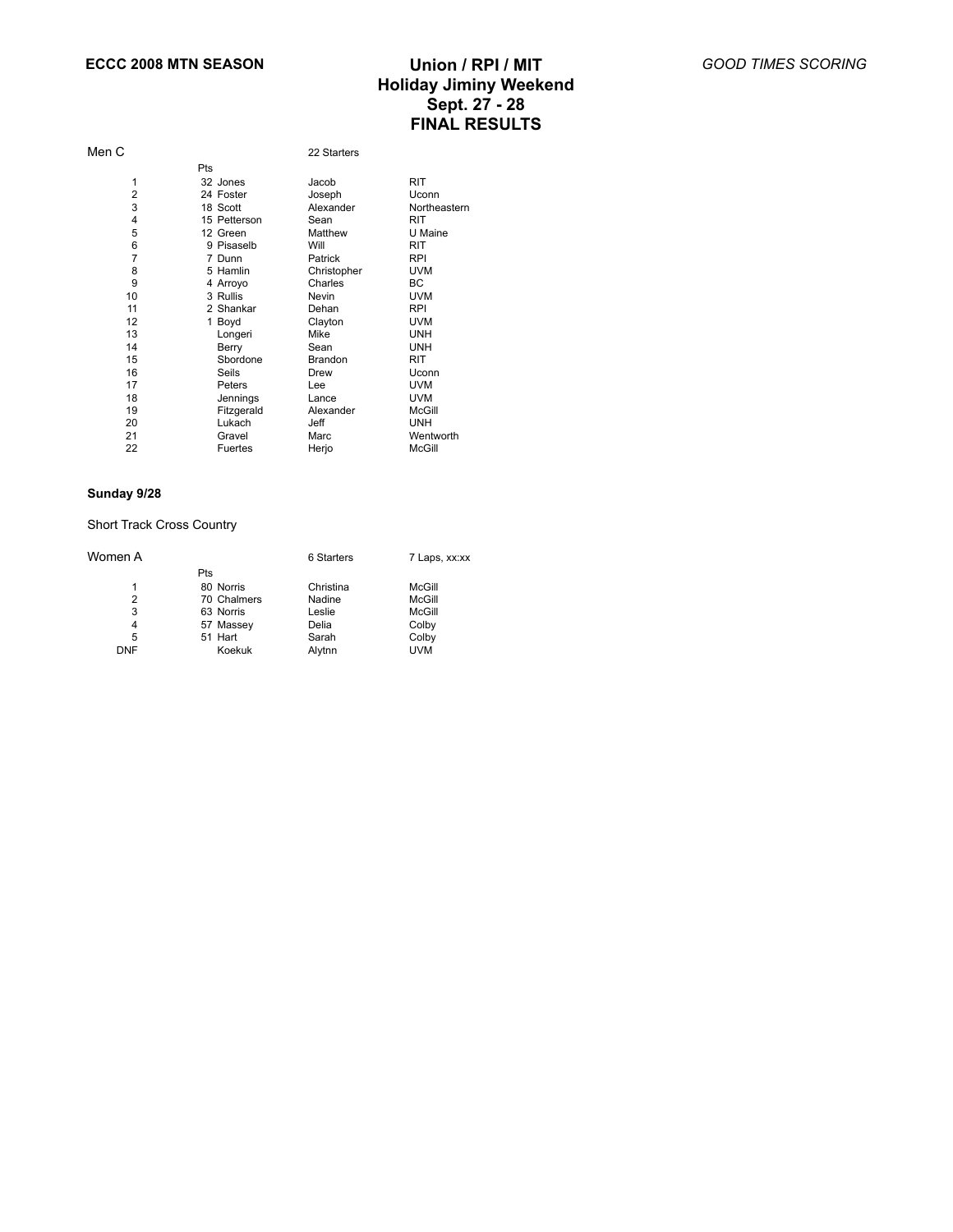| Women B         |                                 | 6 Starters           | 7 Laps, xx:xx                    |           |
|-----------------|---------------------------------|----------------------|----------------------------------|-----------|
|                 | Pts                             |                      |                                  |           |
| 1               | 48 Hodkinson                    | Keira                | McGill                           |           |
| 2               | 42 Kling                        | Lauren               | Northeastern                     |           |
| 3               | 36 McCance                      | Emily                | McGill                           |           |
| 4               | 32 Kelchlin                     | Andrea               | Northeastern                     |           |
| 5               | 28 Schwarzenberg                | Amy                  | <b>UNH</b>                       | AT 1 LAP  |
| 6               | 24 Lind                         | Brianna              | Colby                            |           |
|                 |                                 |                      |                                  |           |
| Men A           |                                 | 13 Starters          | 12 Laps, xx:xx                   |           |
|                 | Pts                             |                      |                                  |           |
| 1               | 80 Sullivan                     | lan                  | <b>UVM</b>                       |           |
| $\overline{2}$  | 70 Sampson                      | Tom                  | <b>UMASS Amherst</b>             | AT 1 LAP  |
| 3               | 63 Peters                       | Lee                  | <b>UVM</b>                       |           |
| 4               | 57 Pepin                        | Nathan               | Clarkson                         |           |
| 5               | 51 Rose                         | Angus                | <b>UNH</b>                       |           |
| 6               | 45 Berry                        | Sean                 | UNH                              |           |
| 7               | 40 Lukach                       | Jeff                 | <b>UNH</b>                       |           |
| 8               | 35 Lang                         | Colum                | <b>UNH</b>                       |           |
| 9               | 30 Kennedy                      | Sean                 | <b>UMASS Amherst</b>             | AT 2 LAPS |
| 10              | 26 Chebot                       | Jesse                | <b>UVM</b>                       |           |
| 11              | 22 Rullis                       | Nevin                | UVM                              |           |
| 12              | 18 Lukach                       | Jeff                 | <b>UNH</b>                       |           |
| 13              | 15 Jennings                     | Lance                | <b>UVM</b>                       | AT 3 LAPS |
|                 |                                 |                      |                                  |           |
| Men B           |                                 | 11 Starters          | 9 Laps, 21:55                    |           |
|                 | Pts                             |                      |                                  |           |
| 1               | 48 Blake                        | Ben                  | McGill                           |           |
| 2               | 42 Carny                        |                      | UNH                              |           |
| 3               |                                 | Ryan<br>Patrick      | <b>UVM</b>                       |           |
| 4               | 36 Caffelky<br>32 Schwarzenberg | David                | <b>UNH</b>                       | AT 1 LAP  |
| 5               | 28 Gruber                       | David                | <b>McGill</b>                    |           |
| 6               |                                 |                      |                                  |           |
| $\overline{7}$  | 24 Frothingham                  | Michael              | <b>UNH</b>                       |           |
|                 | 21 Hale                         | Daniel               | <b>UVM</b>                       |           |
| 8<br>9          | 15 Igo                          | Scott                | UVM<br><b>UVM</b>                |           |
|                 | 12 Harnden                      | Derek                |                                  |           |
| 10              | 9 Ebeling                       | Kyle                 | Kutztown                         |           |
| DNF             | Kinsley                         | William              | <b>Hampshire College</b>         |           |
| Men C           |                                 | 9 Starters           | 8 Laps, 21:20                    |           |
|                 | Pts                             |                      |                                  |           |
| 1               | 32 Cavness                      |                      |                                  |           |
| 2               | 24 Dunn                         | Cully<br>Patrick     | Middlebury College<br><b>RPI</b> |           |
| 3               |                                 |                      | <b>UNH</b>                       |           |
| 4               | 18 Longeri<br>15 Czerniecki     | Mike<br>Stefan       | McGill                           | AT 1 LAP  |
|                 |                                 |                      |                                  |           |
|                 |                                 |                      |                                  |           |
| 5               | 12 Garrett                      | John                 | Middlebury College               |           |
| 6               | 9 Norton                        | Joel                 | Northeastern                     |           |
| $\overline{7}$  | 7 Fuertes                       | Herjo                | McGill                           |           |
| 8<br><b>DNF</b> | 5 Camp<br>Gordon                | Christopher<br>Geoff | Hampshire College<br><b>UVM</b>  | AT 2 LAPS |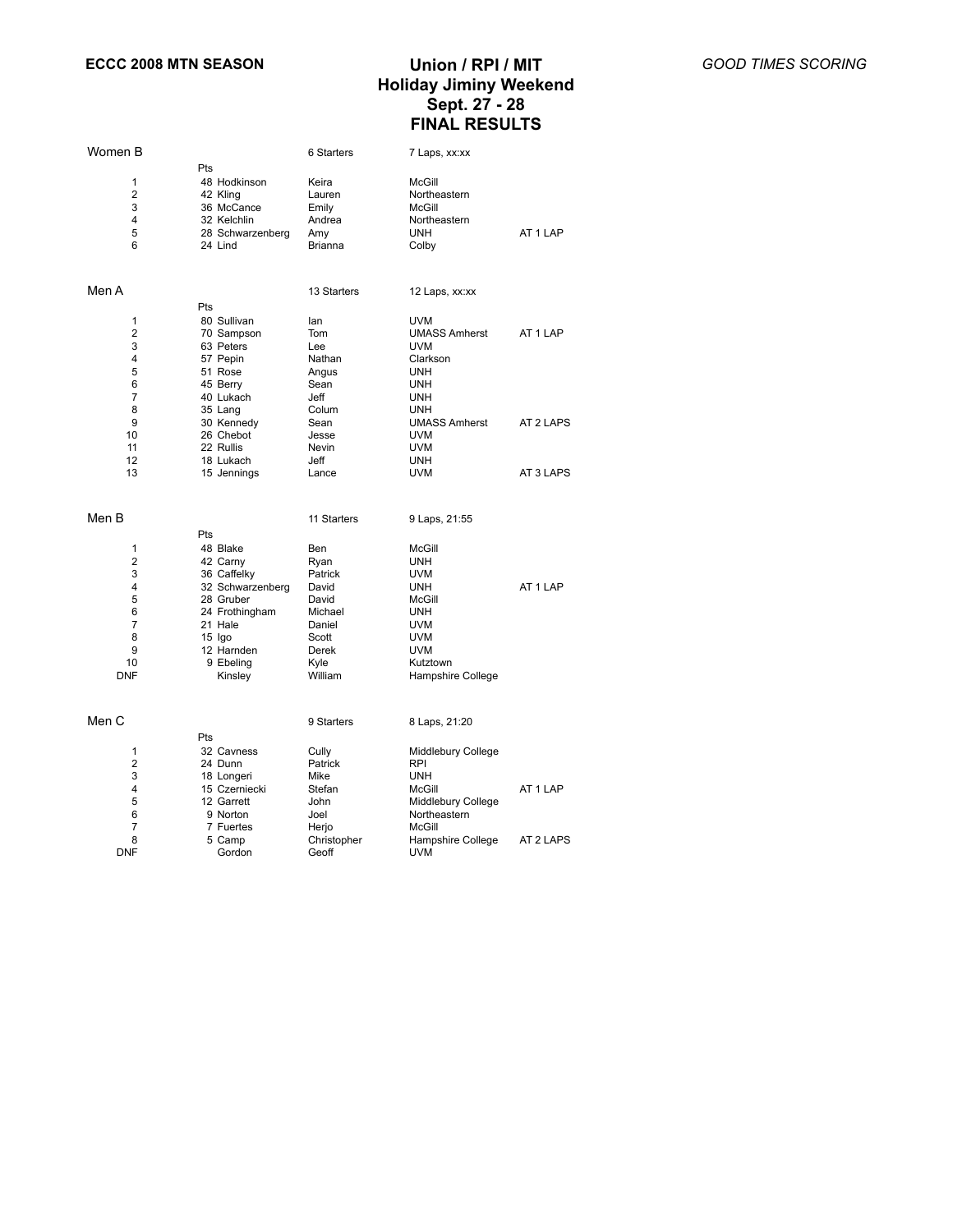Downhill

| Women A                  |     |                                    | 3 Starters                |                                       |                                        |
|--------------------------|-----|------------------------------------|---------------------------|---------------------------------------|----------------------------------------|
| 1<br>$\overline{2}$<br>3 | Pts | 80 Kelchlin<br>70 Kling<br>63 Hart | Andrea<br>Lauren<br>Sarah | Northeastern<br>Northeastern<br>Colby | 0:06:59.00<br>0:07:08.00<br>0:11:45.00 |
| Men A                    |     |                                    | 27 Starters               |                                       |                                        |
|                          | Pts |                                    |                           |                                       |                                        |
| 1                        |     | 80 Mellen                          | Sam                       | Northeastern                          | 0:03:20.00                             |
| $\overline{2}$           |     | 70 Scannell                        | Chris                     | <b>UVM</b>                            | 0:03:27.00                             |
| 3                        |     | 63 Morse                           | Adam                      | <b>UVM</b>                            | 0:03:35.00                             |
| 4                        |     | 57 Santes                          | Anthony                   | <b>UVM</b>                            | 0:03:40.00                             |
| 5                        |     | 51 Carpenter                       | Michael                   | Wentworth                             | 0:03:43.00                             |
| 6                        |     | 45 Faulkner                        | Zach                      | Champlain College                     | 0:03:45.00                             |
| $\overline{7}$           |     | 35 Patton                          | Chris                     | <b>RPI</b>                            | 0:03:46.00                             |
| 7                        |     | 35 Riordan                         | Kevin                     | <b>UVM</b>                            | 0:03:46.00                             |
| $\overline{7}$           |     | 35 Brown                           | Michael                   | <b>UVM</b>                            | 0:03:46.00                             |
| 10                       |     | 26 Piper                           | Brian 'Lewis'             | Wentworth                             | 0:03:47.00                             |
| 11                       |     | 20 Saunders                        | Patrick                   | Northeastern                          | 0:03:48.00                             |
| 11                       |     | 20 Marks                           | Will                      | <b>UVM</b>                            | 0:03:48.00                             |
| 13                       |     | 27 Magliocco                       | <b>Nic</b>                | <b>UVM</b>                            | 0:03:49.00                             |
| 13                       |     | 27 Plumley                         | Adam                      | <b>UVM</b>                            | 0:03:49.00                             |
| 15                       |     | 9 Fields                           | Garson                    | <b>UVM</b>                            | 0:03:50.00                             |
| 16                       |     | 7 Meissner                         | Rob                       | Northeastern                          | 0:03:52.00                             |
| 17                       |     | 4 Clemenzi                         | Joseph                    | <b>UMASS Amherst</b>                  | 0:03:55.00                             |
| 17                       |     | 4 Sampson                          | Tom                       | <b>UMASS Amherst</b>                  | 0:03:55.00                             |
| 19                       |     | 2 Dick                             | Alexander                 | Northeastern                          | 0:04:07.00                             |
| 20                       |     | 1 Estrich                          | Ben                       | Northeastern                          | 0:04:08.00                             |
| 20                       |     | Adler                              | Ben                       | <b>McGill</b>                         | 0:04:08.00                             |
| 22                       |     | Hounsell                           | Chris                     | <b>UVM</b>                            | 0:04:18.00                             |
| 23                       |     | Pappalardo                         | Stefan                    | <b>UVM</b>                            | 0:04:21.00                             |
| 24                       |     | Clark                              | Caldwell                  | <b>UVM</b>                            | 0:04:28.00                             |
| 25                       |     | Williams                           | Gregory                   | Uconn                                 | 0:05:14.00                             |
| 26                       |     | Smith                              | <b>Brian</b>              | <b>William Peterson Unive</b>         | 0:11:37.00                             |
| <b>DNF</b>               |     | Lintilhac                          | William                   | <b>UVM</b>                            |                                        |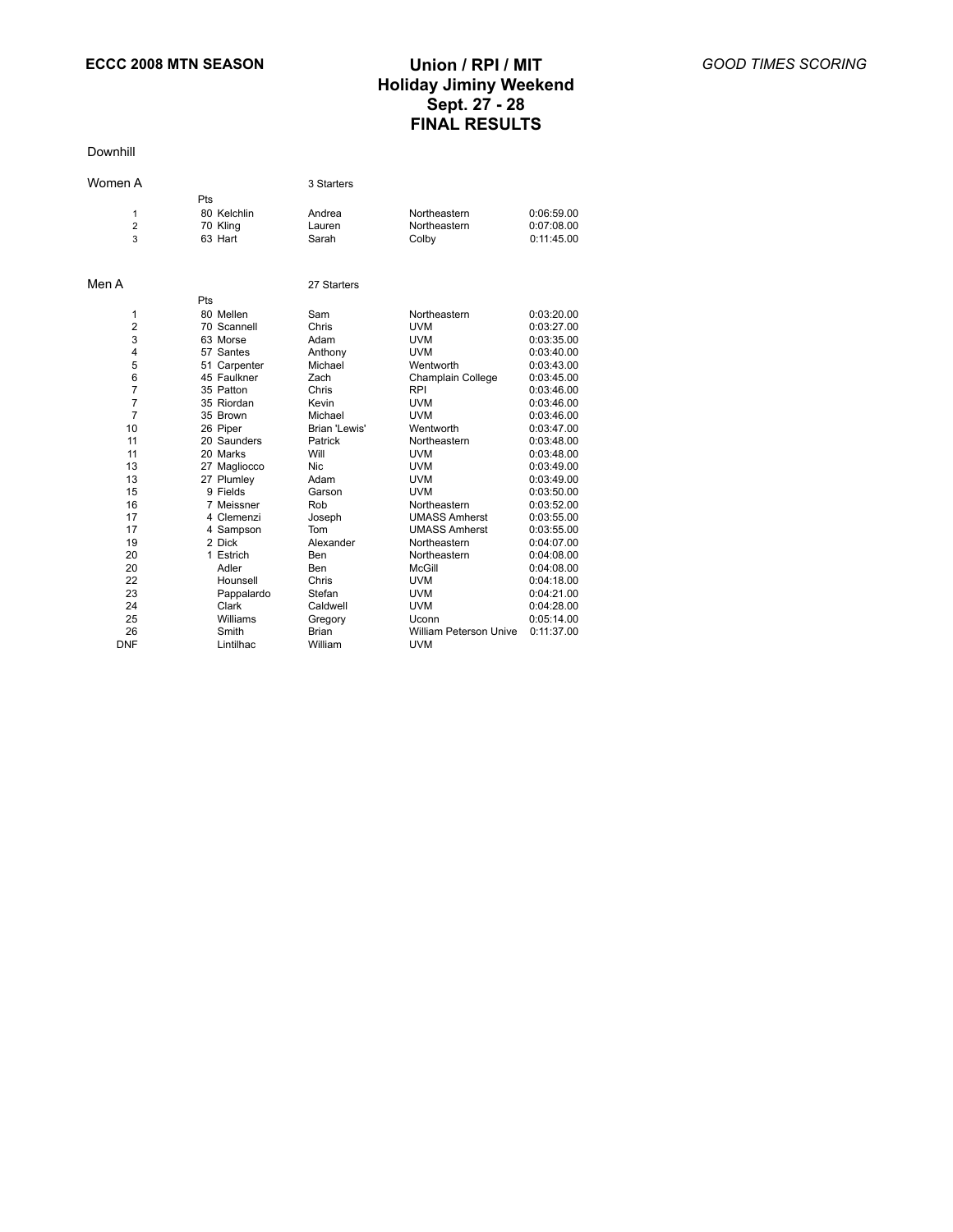$0:08:02.00$ 

| Men B<br>29 Starters                                    |            |
|---------------------------------------------------------|------------|
| Pts                                                     |            |
| 1<br>48 Hale<br>Tom<br>Wentworth                        | 0:03:45.00 |
| $\overline{2}$<br>42 Oliver<br>John<br><b>UVM</b>       | 0:04:01.00 |
| 3<br>36 Wells<br>Justin<br>Wentworth                    | 0:04:05.00 |
| 4<br><b>RPI</b><br>30 Danek<br>Colin                    | 0:04:08.00 |
| 4<br>30 Laplante<br>Shaun<br><b>UMASS Amherst</b>       | 0:04:08.00 |
| 6<br>24 Chin<br>Michael<br><b>UVM</b>                   | 0:04:09.00 |
| $\overline{7}$<br>21 Curran<br>Sean<br>Wentworth        | 0:04:10.00 |
| 8<br>13.5 Rand<br>Cornelius W.<br>Wentworth             | 0:04:15.00 |
| 8<br>13.5 Danahue<br>Patrick<br>Saint Michael's         | 0:04:15.00 |
| 10<br>8 Gilman<br><b>UVM</b><br>Tyler                   | 0:04:17.00 |
| 10<br>8 Duffy<br>Pat<br>Wentworth                       | 0:04:17.00 |
| 12<br>5 Hall<br><b>UVM</b><br>Perry                     | 0:04:18.00 |
| 13<br>3 LaCroix<br>Joe<br>Merrimack                     | 0:04:20.00 |
| 14<br>Northeastern<br>2 Conroy<br>Ryan                  | 0:04:21.00 |
| 15<br>Michael<br>1 Ducey<br>Uconn                       | 0:04:27.00 |
| 16<br><b>UVM</b><br>Berman<br>David                     | 0:04:30.00 |
| 17<br>Soloway<br>Benjamin<br>Uconn                      | 0:04:31.00 |
| 18<br>Plourde<br>Victor<br>Wentworth                    | 0:04:35.00 |
| 19<br>Gordon<br>Geoff<br><b>UVM</b>                     | 0:04:36.00 |
| 20<br><b>Union College</b><br>Hopengarten<br>Steven     | 0:04:40.00 |
| 20<br>Martorelli<br>Neal<br><b>UVM</b>                  | 0:04:40.00 |
| 20<br>McKeon<br>Tom<br><b>UVM</b>                       | 0:04:49.00 |
| 23<br>Grobieki<br>Michael<br><b>UVM</b>                 | 0:04:51.00 |
| 23<br>Williams<br>Wentworth<br>Tim                      | 0:04:51.00 |
| 25<br>Waldo<br>Polizzotti<br>Wentworth                  | 0:04:53.00 |
| 26<br>Hallock<br>David<br><b>RPI</b>                    | 0:04:59.00 |
| 27<br><b>UNH</b><br>Rose<br>Angus                       | 0:05:04.00 |
| 28<br>David<br><b>UNH</b><br>Schwarzenberg              | 0:05:16.00 |
| <b>DNF</b><br><b>Hills</b><br>Northeastern<br>Ben       |            |
| Men C<br>19 Starters                                    |            |
| Pts                                                     |            |
| 1<br>32 Cory<br>Dan "Sketchy"<br>Hampshire College      | 0:04:20.00 |
| $\overline{2}$<br>Northeastern<br>24 Scott<br>Alexander | 0:04:36.00 |
| 3<br>18 Foster<br>Joseph<br>Uconn                       | 0:04:38.00 |
| 4<br>15 Boyd<br><b>UVM</b><br>Clayton                   | 0:04:40.00 |
| 5<br>12 Lukach<br>Jeff<br>UNH                           | 0:04:52.00 |

 12 Lukach Jeff UNH 0:04:52.00 9 Rullis Nevin UVM 0:04:54.00 6 Seils Drew Uconn 0:05:00.00 6 Arroyo Charles BC 0:05:00.00

 3 Price Aaron RPI 0:05:10.00 11 2 Klein 1 Nelson UMASS Amherst 0:05:11.00<br>12 1 Miller 1 Matt 1 Saint Michaels 0:05:19.00

13 Jennings Lance UVM 0:05:21.00<br>
14 Dunn Patrick RPI 0:05:33.00 14 Dunn Patrick RPI 0:05:33.00<br>15 Zanchi Matthew UMASS Amherst 0:05:39.00<br>16 Fitzgerald Alexander McGill 0:05:41.00

 Czerniecki Stefan McGill 0:06:25.00 Toben Daniel UVM 0:06:56.00

Fitzgerald Alexander McGill 0:05:41.00

9 4 Wadland Richard RPI 9<br>10 3 Price Aaron RPI

1 Miller Matt Saint Michaels 0:05:19.00

15 Zanchi Matthew UMASS Amherst<br>16 Fitzgerald Alexander McGill